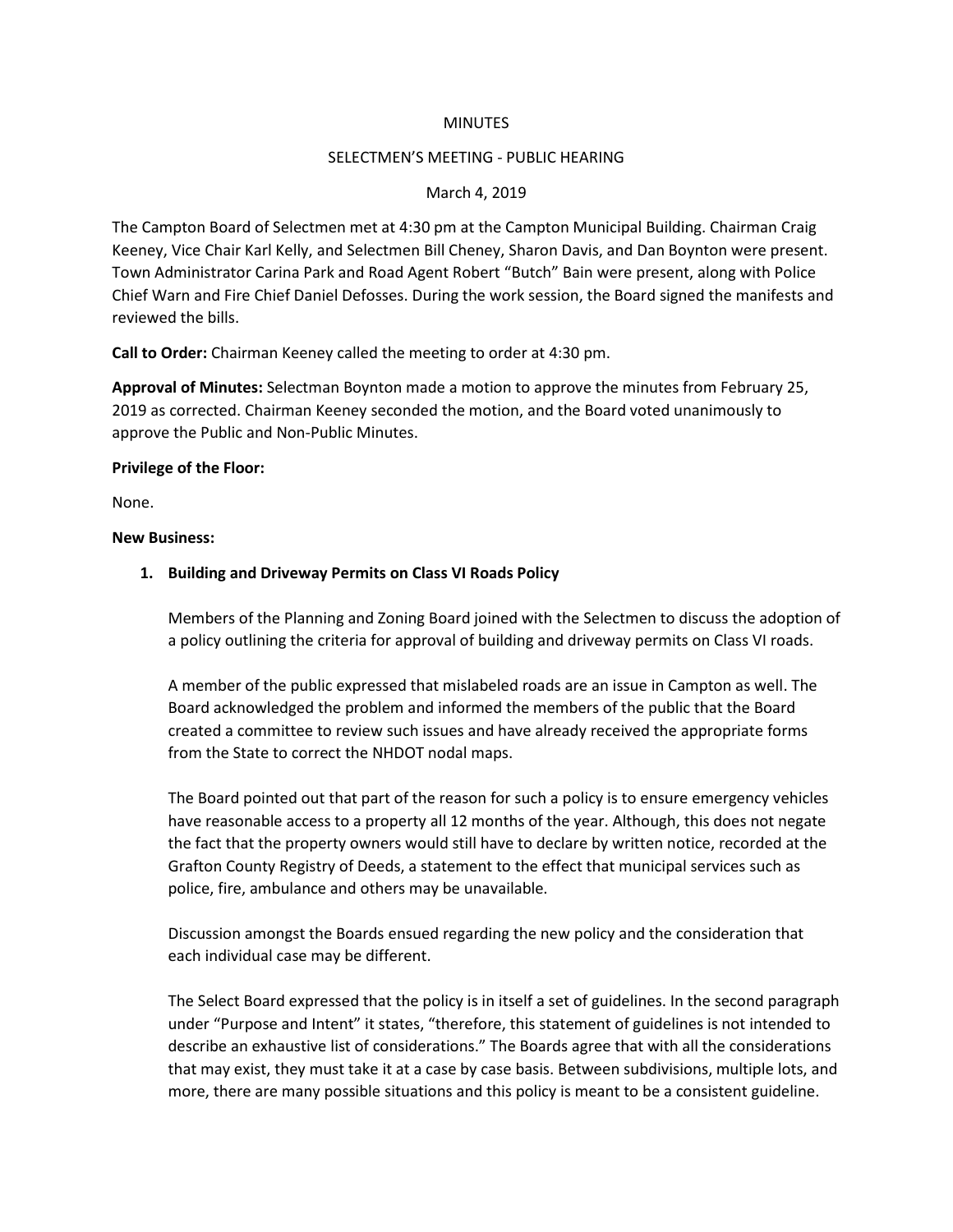The Boards noted some important factors such as bringing a Class VI road up to Class V standards does not automatically make it a Class V road; changing the classification of a road requires the approval of town meeting. Similarly, if the Board chose to convey a Class VI road over to a landowner (total discontinuation), it would also require approval at town meeting. However, there is still an abutters' right of way, so if someone needs to get to their property, they can use the road. Carina stated that approved driveways cannot sit on top of a Class VI road. The driveway begins at the edge of the Class VI road.

Carina suggested that maybe the Planning Board subdivision regulations also need to be updated to reference Class VI road issues.

Chairman Keeney suggested the multiple town Boards work together to compile a list of questions to be presented to the town attorney, which can be incorporated into the policy.

## **2. Town Meeting Preparation**

Moderator, Charlie Wheeler will be here on town meeting day, but only Chairman Keeney and Selectman Davis will be allowed to be present in the voting area. The other three selectman will be outside of the building campaigning.

Selectman Davis will read the general municipal budget breakdown at the meeting on the 13<sup>th</sup>. Selectman Cheney will read the advertising and regional budget breakdown.

## **Correspondence**

The Board received an application to update our road system with the DOT. The deadline is June 28, 2019. It is the municipality's responsibility to keep its own documentation, which the state will request if needed. Selectman Davis suggested we start adding to our file as we go through our roads, so we are prepared to provide documentation. Carina suggested we include a coversheet with our report, explaining that there may be more discrepancies as we've done a full inventory on our roads. Chairman Keeney suggested we get started on this right away. The Committee will meet at noon on March 20 to have a work session on roads.

One of the postal workers has had some issues with her car. It has broken coil springs and she is wondering if the town can help replace it. It is not the town's practice to help fix personal vehicles, but she said if the issues with the roads / potholes are not fixed she will shut off delivery to those places. Chairman Keeney said this is a post office issue. Selectman Boynton said that he wants to be proactive as he is on this delivery route and will try to reach out to the postmaster.

There are updated tax agreements in the Selectmen's packets.

Shawn Eastman from Back Street recently called stating that she would like to be connected to the Beebe River water system. Carina told her that the homeowners own that system and she